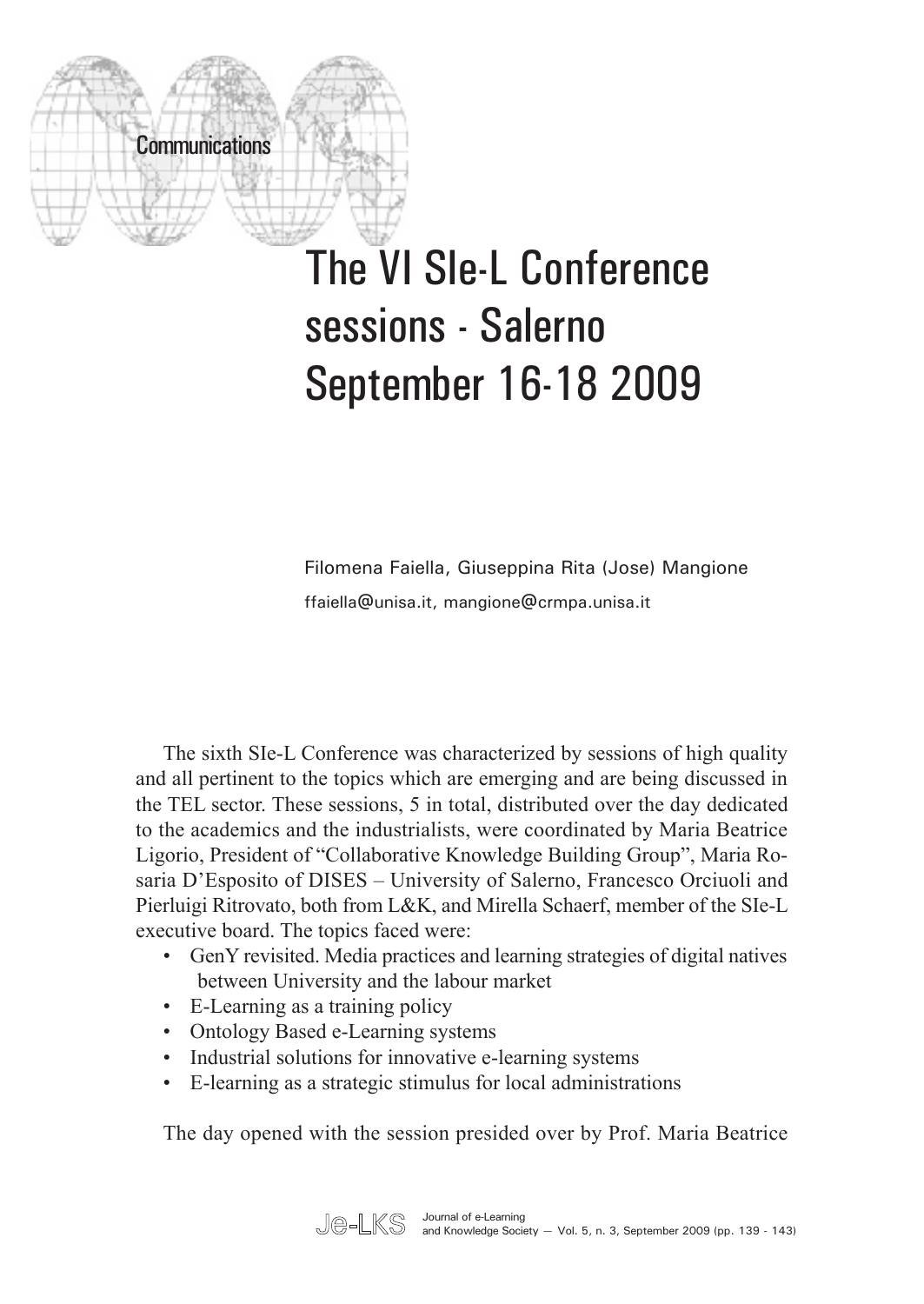Ligorio and which had as main speaker Prof. Lorenzo Cantone of the Faculty of Communication Sciences of the University of Lugano, director of the laboratories New MinE (New Media in Education), Webatelier.net and e-Learning Lab.

Lorenzo Cantone's speech<sup>1</sup> recalled the results of some of the researches he has coordinated to prove that the more or less intensive use of technologies does not depend so much on generational differences but rather on the perception of efficacy of the tool considered. In particular, Prof. Cantone mentioned an interesting research concerning the use of Information and Communication Technologies among the religious congregations belonging to the Catholic Church<sup>2</sup>. From the research it results that there is no statistically relevant relationship between the average age of the churchmen and their propensity to use technologies, but that this propensity is influenced rather by the mission of the congregation they belong to. In other words, the choice to use digital and telematic technologies is influenced and determined not so much by the age of the churchmen, but by the perception they have of the efficaciousness of the technological tool with reference to the objective the congregation wishes to reach. Cited is also the research "Brazilian e-Learning Teacher training K-12", «whose objective is to study the advantages in and the obstacles to the introduction of e-learning to favour the constant training of primary school teachers in the economically disadvantaged area of Brazil»<sup>3</sup>.

The critical and accurate reflections of the paper on the current tendency to reduce everything to technology and on the technocentric perspective predominant in scientific literature and in psycho-pedagogical research, end with the statement: "Considered a certain technological scenario, this can be interpreted according to modalities very different from one another".

Prof. Maria Rosaria D'Esposito, coordinator of the second session, held on the 17th of September, presented Gráinne Conole, e-learning instructor at the Open University, who, moving from the observation that e-learning is today going through a phase of "normalization" in all educational organizations, focused on the national and international policies of the sector. She pointed out the striking contrast between the exaltation of the potential of technology in terms of personalization, flexibility, adaptiveness, involvement, meaning and its effective use in practice.

The third session, coordinated by Prof. Francesco Orciuoli, discussed the topic of Semantic web and the educational Ontologies. Prof. Adorni of the University of Genoa, scholar and expert in the planning of multi-agent systems,

<sup>1</sup> Vedi: http://www.slideshare.net/lorenzocantoni/geny-revisited

<sup>2</sup> Cantoni, L. & Zyga, S. (2007). The Use of Internet Communication by Catholic Congregations. A Quantitative Study, «Journal of Media and Religion», 6/4: 291-309.

<sup>3</sup> http://www.usi.ch/ricerca/research\_dettaglio\_progetto?id=209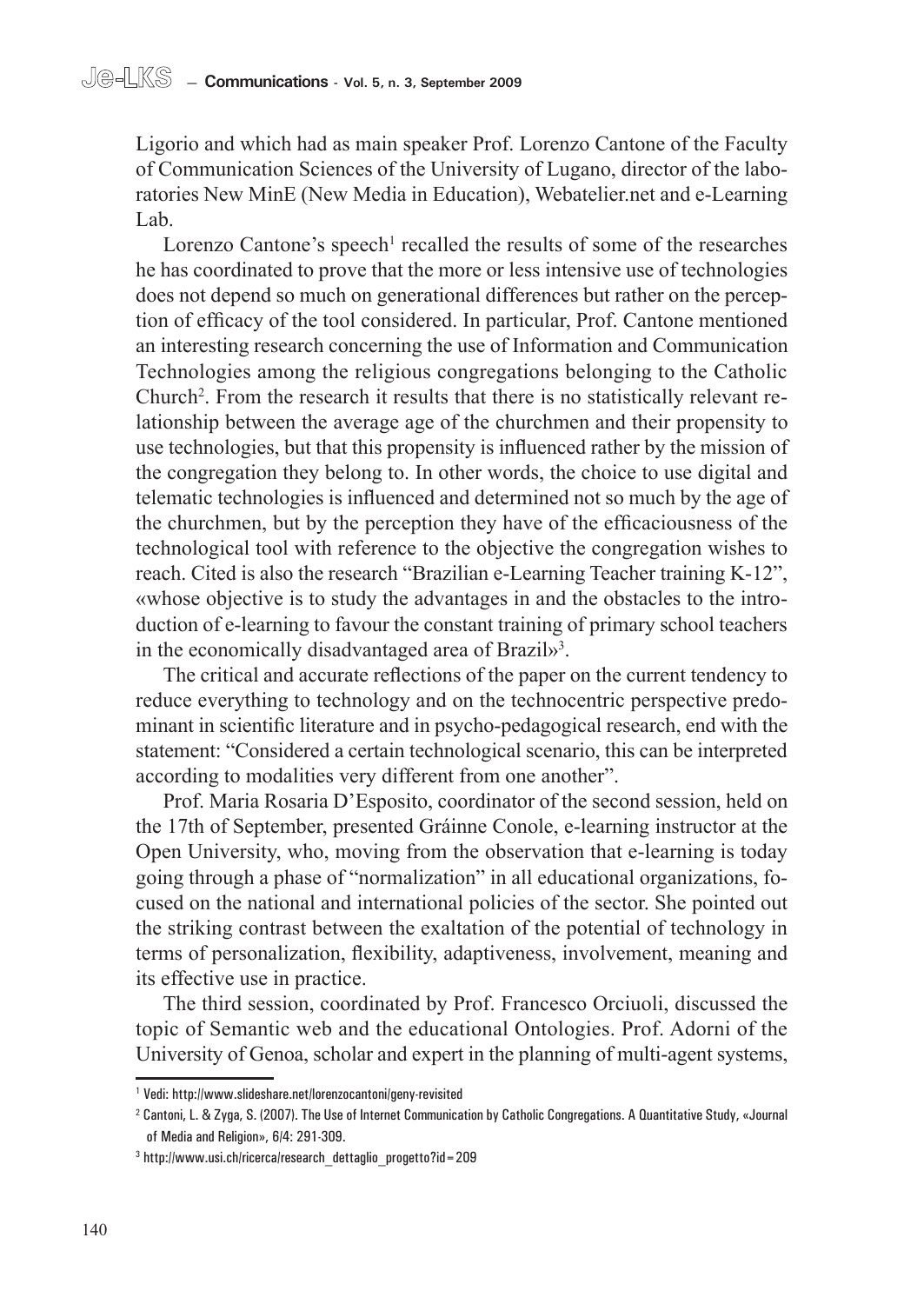of mobile automatons, of artificial vision and distance learning, was the main speaker. He explained the function of ontologies, that is information-technology formalisms for the specialized representation of a particular field of knowledge, which will determine the passage "from the information web to the knowledge" web"; in other words to the Semantic Web, an environment in which documents will be associated with information, capable of specifying the semantic context, understandable and automatically processed by machine. Adorni's speech described the development of research on web applications, with particular attention to web-based education from the 1990s till the most recent adaptative systems which have improved the quality of the pedagogical model, of the technological infrastructure, of the technological services introducing adaptative typologies for contents, for content presentation (interfaces) and in function of the kind of student. Adorni efficaciously outlined also the possible scenarios to the application of ontologies, defining an Educational Semantic Web based on Intelligent Pedagogical Agents. The session "E-learning Ontology Based Systems" ended with the presentation of Dr. Nicola Capuano, a CRMPA (Research Center in Pure and Applied Mathematics) researcher, who illustrated the development of the research on ontologies carried out at the CRMPA. Capuano explained that in 1998 the need to face the limits of the traditional environments of e-learning and to plan systems capable of automatically personalizing the didactic offer considering parameters such as the previous experiences and the learning preferences of the students, was strongly felt. The next phase of the research then brought to the integration of the so-called "didactic model", that is of the possibility to determine automatically the modalities of presentation of concepts and contents, which varies according to the "didactic model" taken as reference. In recent years research has focused on the possibility to simplify the management of ontologies especially thanks to the elaboration of a system capable of extracting ontologies from the contents themselves. At present the CRMPA researchers are involved in the creation of a wiki prototype for the editing of ontologies which draws information from the tagging activities (in Italian "taggare" which consists in attributing and assigning key words, called "tags", to the resources) of the users in order to facilitate the process of creation of the main ontology.

Prof. Pierluigi Ritrovato opened the sessions of the so-called "industrial" day of the conference, introducing the speeches of Dr. Fabrizio Cobis, from the Head Office for Research Coordination and Development of the Ministry of Higher Education and Research and Prof. Ernesto Damiani, from the University of Crema.

Cobis presented the National Research Program and the actions the Regions can carry out (by using the European funds). His speech placed attention on the Ministry's course of action for it intends to sustain strategic and operative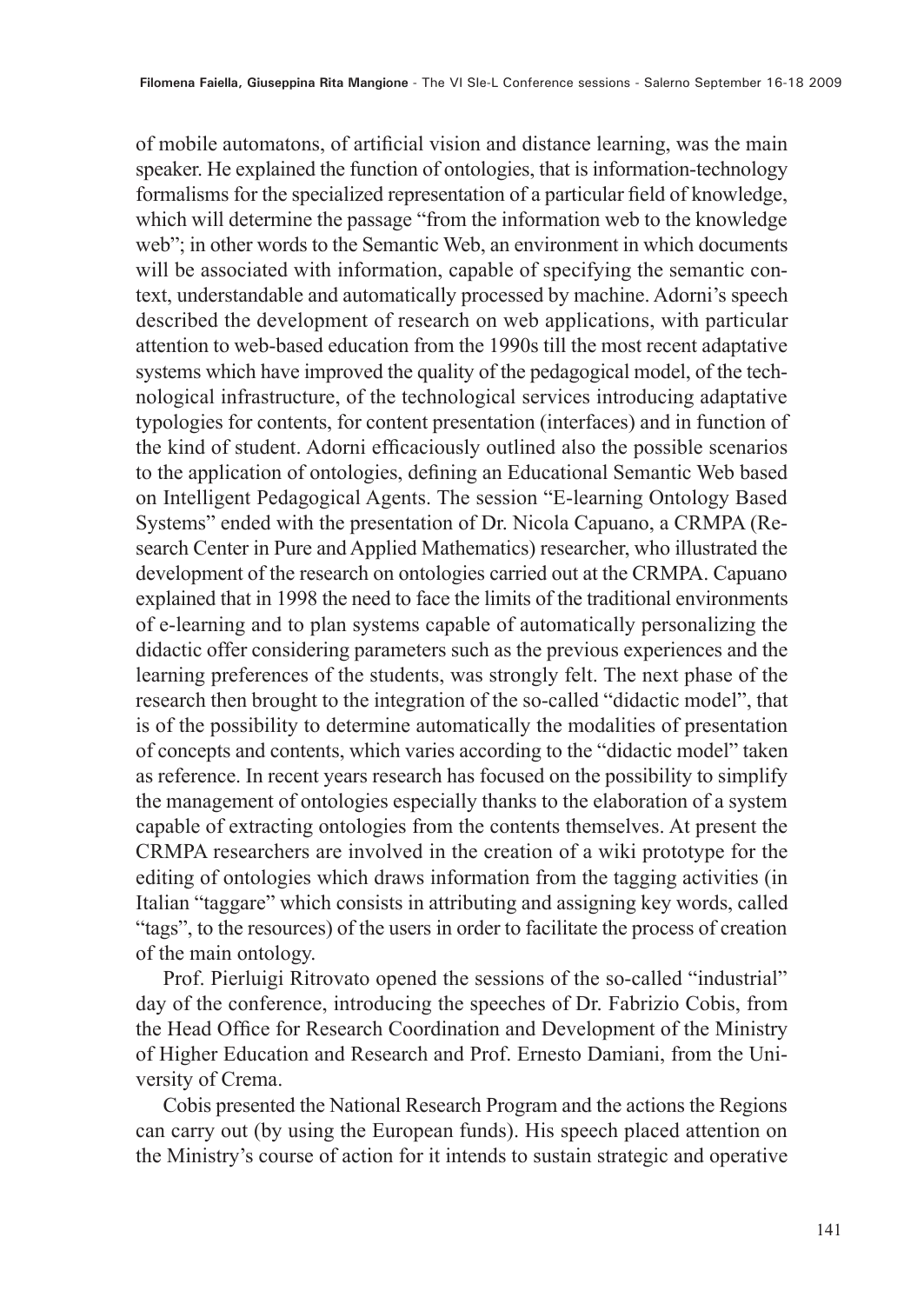interventions capable of determining "structural" social and economic changes. To meet such ambitious goals, the Ministry intends to adopt a policy which valorizes merit, quality and excellence and which aims at overcoming obsolete fragmentations in favour of synergies between the various disciplines and of the integration between basic, applied and industrial research. Ernesto Damiani, testifying instead his long experience in the planning of e-learning courses for the training and re-training of company and organization employees, then made some interesting reflections on the fundamental role of e-learning in company training because it is the only system capable of favouring the devolopment of comptences within the working experience, without forcing the employee to leave his/her working place. Recalling his experiences and researches, Damiani illustrated how in specific conditions a didactic model based on experiential learning can be particularly efficacious in terms of learning and acquisition of competences, more than can be a methodology based on the rigid organization of contents or role games and simulations which offer a rather simplified vision of reality.

The session "E-learning as a strategic stimulus for local administrations" was opened with an interesting consideration of her coordinator, Prof. Mirella Schaerf, who pointed out that in the public administration, e-learning is the only way of training personnel at all levels, not only because a classroom course is impossible with so many course participants, but also because the need is to have continuous and prolonged rather than sporadical and occasional training. Of course, as Mirella Schaerf stressed, it is necessary for the e-learning to be of quality because its aim is not only to update competences, but especially to change the employees' approach to work, obtaining this way an improvement in the services offered to the citizens. Schaerf proposes in particular a concrete and efficacious web didactic model, that of the online communities of practices, of the communities that "talk about" their experiences and share the documents, projects and models, result of such experiences. To discuss this topic Mirella Schaerf invited Mauro Sandrini of the University of Teramo and founder of the journal "e-learning per la PA"4 , Caterina Lupo of the CNIPA, Graziella Testaceni of the Consorzio per il Sistema Informativo in Piedmont and Gianni Biagi of the Progetto Trio – Regione Toscana.

According to Sandrini there are two training project models in the Local Public Administration. The first one, the top down model, is the institutional course thought and carried out to introduce elements of efficiency into the system; the second one is, instead, a bottom up model and it regards a single employee or a small group of employees who choose to attend training courses in order to satisfy the need felt to keep oneself up to date. In Sandrini's opinion it is necessary to imagine a modality that makes these two dimensions meet

<sup>4</sup> http://www.elgov.org/it